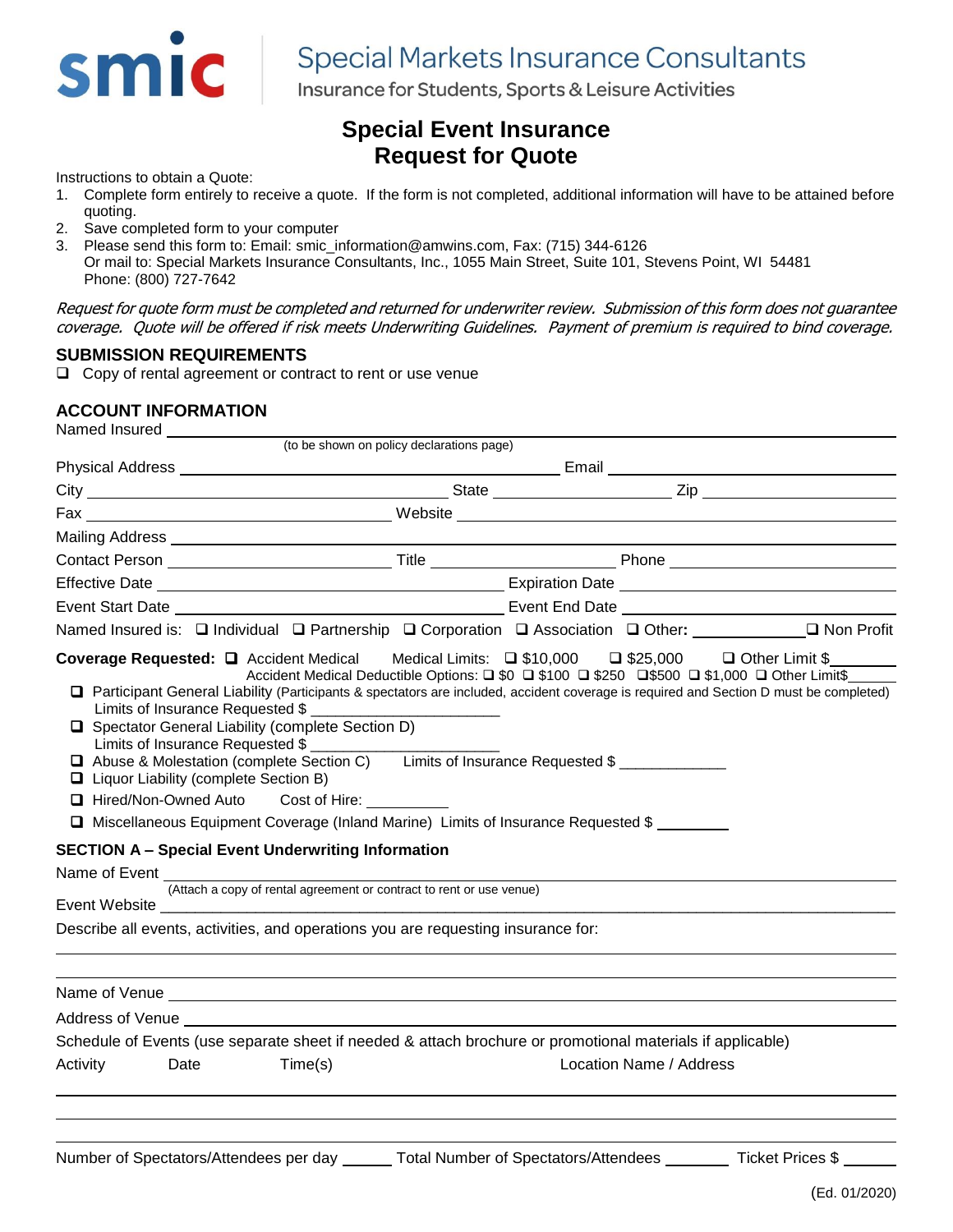| Number of Athletic Participants                                                                                                                                                                                                                                                                                                                                                                     | Adult _________                                                                                                                                                                                                                                                                                                                                                                                                                                                                                                                                                                                                                                                                                                               |                                                                                     |
|-----------------------------------------------------------------------------------------------------------------------------------------------------------------------------------------------------------------------------------------------------------------------------------------------------------------------------------------------------------------------------------------------------|-------------------------------------------------------------------------------------------------------------------------------------------------------------------------------------------------------------------------------------------------------------------------------------------------------------------------------------------------------------------------------------------------------------------------------------------------------------------------------------------------------------------------------------------------------------------------------------------------------------------------------------------------------------------------------------------------------------------------------|-------------------------------------------------------------------------------------|
| During this time has the insured had any claims regarding this event?                                                                                                                                                                                                                                                                                                                               | How many years has this event been held under the present management? _________________                                                                                                                                                                                                                                                                                                                                                                                                                                                                                                                                                                                                                                       | □ Yes □ No                                                                          |
|                                                                                                                                                                                                                                                                                                                                                                                                     | If insured has never held current event, please provide insured's experience with similar events.                                                                                                                                                                                                                                                                                                                                                                                                                                                                                                                                                                                                                             |                                                                                     |
| Are overnight accommodations or camping facilities part of the event?<br>Is this event held annually?                                                                                                                                                                                                                                                                                               |                                                                                                                                                                                                                                                                                                                                                                                                                                                                                                                                                                                                                                                                                                                               | $\Box$ Yes $\Box$ No<br>$\Box$ Yes $\Box$ No                                        |
| Is there a musical or entertainment performance at the event?                                                                                                                                                                                                                                                                                                                                       |                                                                                                                                                                                                                                                                                                                                                                                                                                                                                                                                                                                                                                                                                                                               | $\Box$ Yes $\Box$ No                                                                |
| Is your event held □ Indoors<br>Will any of the events occur in a bar or nightclub?                                                                                                                                                                                                                                                                                                                 | $\Box$ Outdoors                                                                                                                                                                                                                                                                                                                                                                                                                                                                                                                                                                                                                                                                                                               | $\Box$ Yes $\Box$ No                                                                |
| cannot guarantee coverage for all activities listed.                                                                                                                                                                                                                                                                                                                                                | Will any of the events include any of the following activities? If so, please check all that apply and indicate the responsible<br>party by filing in "A" for applicant, "VE" for vendor/exhibitor or "S" for subcontractor on the line after the activity. We                                                                                                                                                                                                                                                                                                                                                                                                                                                                |                                                                                     |
| $\Box$ Aircraft<br>$\square$ Animals (other than pet contests)<br>$\Box$ Archery<br>$\overline{\phantom{a}}$<br>$\Box$ Camping<br>$\mathcal{L}^{\text{max}}$ , and $\mathcal{L}^{\text{max}}$<br>□ Cattle Drives<br>□ Childcare Operations<br>□ Firearms/Ammunition/ Weapons of Any Kind<br>$\square$ Fireworks<br>□ Food Vendor ______<br>$\Box$ Inflatables<br>□ Knives/Cutlery Displays or Sales | □ Mechanical Amusement Rides<br>$\Box$ Motorsports _______<br>□ Open Water Exposure<br>$\square$ Paintball<br>$\square$ Parade<br>□ Rock Climbing______<br>$\Box$ Rodeos<br>□ Tattooing/Body Piercing<br>□ Temporary Skating/Skiing/Skateboarding Structures<br>$\Box$ Trail Rides                                                                                                                                                                                                                                                                                                                                                                                                                                            |                                                                                     |
| additional insured?                                                                                                                                                                                                                                                                                                                                                                                 | If you hire subcontractors for the insured event(s) do these subcontractors carry their own insurance naming you as an                                                                                                                                                                                                                                                                                                                                                                                                                                                                                                                                                                                                        | $\Box$ Yes $\Box$ No                                                                |
| place listing you as an additional insured?                                                                                                                                                                                                                                                                                                                                                         | Do you require all vendors/exhibitors managing any of the above indicated activities to have their own liability insurance in                                                                                                                                                                                                                                                                                                                                                                                                                                                                                                                                                                                                 | $\Box$ Yes $\Box$ No                                                                |
| Will there be temporary structures installed/built for the event(s)?<br>If yes, who will be responsible for building/installing structure(s)?<br>Will there be security at the event(s)?                                                                                                                                                                                                            | If Subcontractor, will the Subcontractor be naming the Insured as an Additional Insured on their insurance policy? $\square$ Yes $\square$ No                                                                                                                                                                                                                                                                                                                                                                                                                                                                                                                                                                                 | $\Box$ Yes $\Box$ No<br>$\Box$ Insured $\Box$ Subcontractor<br>$\Box$ Yes $\Box$ No |
| Who is responsible for providing the security?                                                                                                                                                                                                                                                                                                                                                      | $\Box$ Venue $\Box$ Applicant $\Box$ Police $\Box$ Other                                                                                                                                                                                                                                                                                                                                                                                                                                                                                                                                                                                                                                                                      |                                                                                     |
| <b>Revenue Generated:</b>                                                                                                                                                                                                                                                                                                                                                                           | If other, does the security company carry its own insurance naming the Insured as an Additional Insured? $\square$ Yes $\square$ No<br><b>Event Gross Revenue</b><br>$\frac{1}{2}$<br><b>Admission Fees</b><br><b>Liquor Sales</b><br>$\frac{1}{2}$<br>$\begin{picture}(20,10) \put(0,0){\vector(1,0){100}} \put(15,0){\vector(1,0){100}} \put(15,0){\vector(1,0){100}} \put(15,0){\vector(1,0){100}} \put(15,0){\vector(1,0){100}} \put(15,0){\vector(1,0){100}} \put(15,0){\vector(1,0){100}} \put(15,0){\vector(1,0){100}} \put(15,0){\vector(1,0){100}} \put(15,0){\vector(1,0){100}} \put(15,0){\vector(1,0){100}} \$<br><b>Food Sales</b><br>$\begin{array}{c c} \uparrow \end{array}$<br>Merchandise<br>Event Expenses |                                                                                     |
| Alcoholic Beverages (please check those that apply)                                                                                                                                                                                                                                                                                                                                                 |                                                                                                                                                                                                                                                                                                                                                                                                                                                                                                                                                                                                                                                                                                                               |                                                                                     |
| $\Box$ Will not be allowed or available at the event.                                                                                                                                                                                                                                                                                                                                               |                                                                                                                                                                                                                                                                                                                                                                                                                                                                                                                                                                                                                                                                                                                               |                                                                                     |
|                                                                                                                                                                                                                                                                                                                                                                                                     | □ None provided by Named Insured and/or only attendees to bring their own alcoholic beverages.                                                                                                                                                                                                                                                                                                                                                                                                                                                                                                                                                                                                                                |                                                                                     |
| If sold, who holds the liquor license or permit?<br>$\Box$ Insured (If selected complete Section B - Liquor Liability)                                                                                                                                                                                                                                                                              | $\Box$ Will be sold at the event. (e.g.: individual drinks are offered for sale for cash or with pre-purchased tickets)<br>□ Caterer or Vendor<br>$\Box$ Facility                                                                                                                                                                                                                                                                                                                                                                                                                                                                                                                                                             | $\square$ Sponsor                                                                   |
|                                                                                                                                                                                                                                                                                                                                                                                                     | □ Will be furnished without a charge at the event. (e.g.: wine & beer are served for free; or event has \$100 admission fee                                                                                                                                                                                                                                                                                                                                                                                                                                                                                                                                                                                                   |                                                                                     |
| and wine is served with dinner for free)<br>Will an admission fee be charged?                                                                                                                                                                                                                                                                                                                       | $\Box$ Yes<br>If yes, complete Section B - Liquor Liability<br>$\square$ No                                                                                                                                                                                                                                                                                                                                                                                                                                                                                                                                                                                                                                                   |                                                                                     |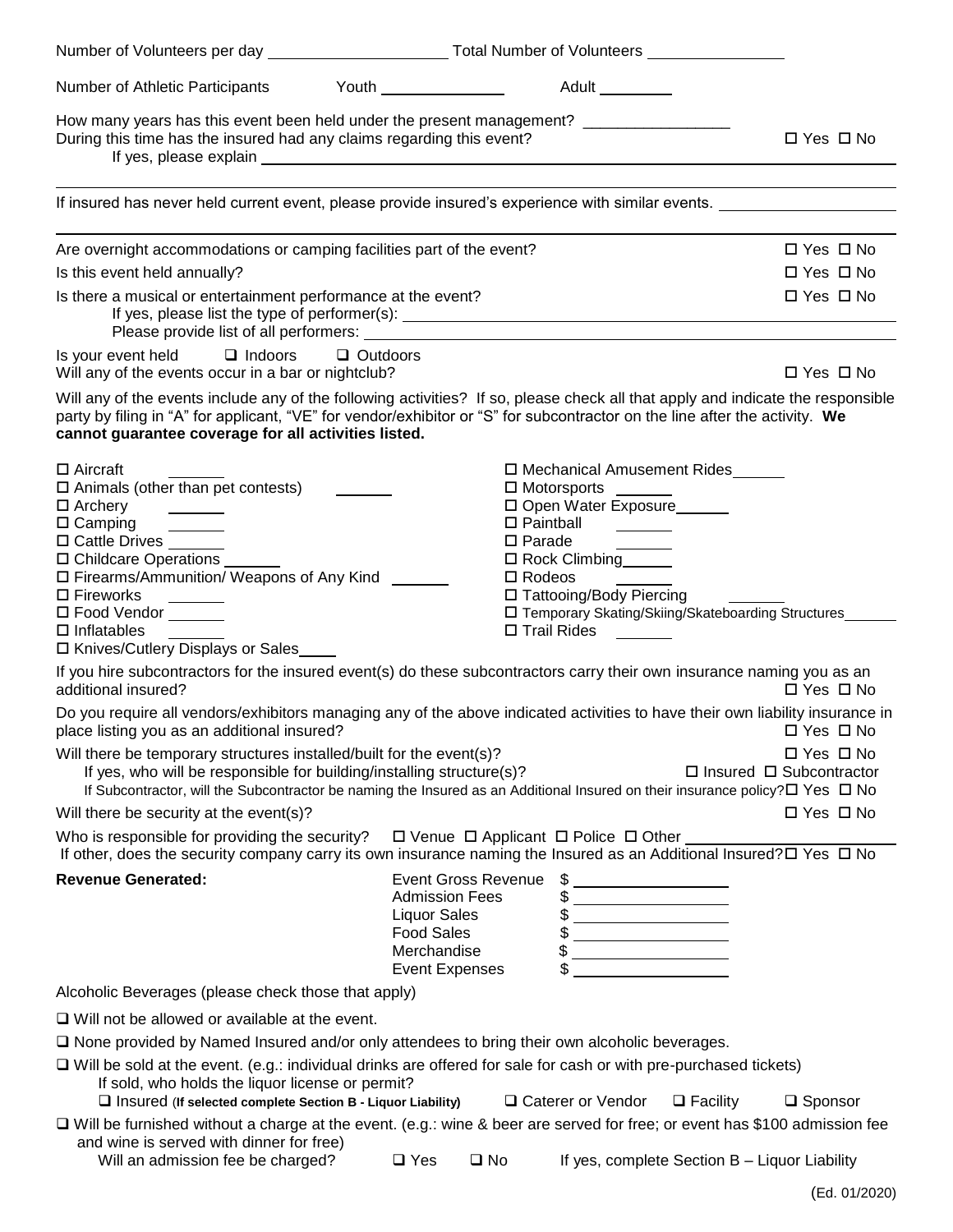### **Section B - Liquor Liability**

|                                                                                  | 1. Is the Liquor License in your name? (A copy of the license should be available upon request)<br>a. If yes, is it an annual license?                                                                                                                                                                                                                  | $\Box$ Yes $\Box$ No<br>$\Box$ Yes $\Box$ No |                      |  |
|----------------------------------------------------------------------------------|---------------------------------------------------------------------------------------------------------------------------------------------------------------------------------------------------------------------------------------------------------------------------------------------------------------------------------------------------------|----------------------------------------------|----------------------|--|
|                                                                                  | 2. Will alcohol be served by a licensed bartender?<br>a. If no, who will be serving the alcohol?                                                                                                                                                                                                                                                        |                                              |                      |  |
|                                                                                  | b. Describe training and/or experience of persons serving alcohol<br>c. Do all servers complete TIPS or TAMS training?                                                                                                                                                                                                                                  | □ Yes □ No                                   |                      |  |
|                                                                                  | 3. Are your employees or volunteers serving liquor?                                                                                                                                                                                                                                                                                                     | $\Box$ Yes $\Box$ No                         |                      |  |
|                                                                                  | 4. Are written procedures in place for:                                                                                                                                                                                                                                                                                                                 |                                              |                      |  |
|                                                                                  | a. Checking ID's                                                                                                                                                                                                                                                                                                                                        | $\Box$ Yes $\Box$ No                         |                      |  |
|                                                                                  | b. Refusal of alcohol to minors<br>c. Refusal of alcohol to intoxicated persons                                                                                                                                                                                                                                                                         | $\Box$ Yes $\Box$ No<br>□ Yes □ No           |                      |  |
|                                                                                  | d. What measures are in place to prevent the service of alcohol to minors and/or intoxicated persons?                                                                                                                                                                                                                                                   |                                              |                      |  |
|                                                                                  | 5. Estimated number of attendees consuming alcohol daily _____________ Average age of attendees _____________                                                                                                                                                                                                                                           |                                              |                      |  |
|                                                                                  | 6. Number of bars or areas at which alcohol will be dispensed at this event. ______________________                                                                                                                                                                                                                                                     |                                              |                      |  |
|                                                                                  | a. Is alcohol consumption confined to this (these) areas?<br>b. If no, explain example and the state of the state of the state of the state of the state of the state of the state of the state of the state of the state of the state of the state of the state of the state of the state                                                              | $\Box$ Yes $\Box$ No                         |                      |  |
|                                                                                  | 7. Will there be an open bar?                                                                                                                                                                                                                                                                                                                           | $\Box$ Yes $\Box$ No                         |                      |  |
|                                                                                  | 8. Will alcohol be sold by the drink? $\Box$ Yes $\Box$ No If yes, cost per drink: \$                                                                                                                                                                                                                                                                   |                                              |                      |  |
|                                                                                  | 9. Is BYOB (bring your own beverage) permitted?                                                                                                                                                                                                                                                                                                         | $\Box$ Yes $\Box$ No                         |                      |  |
|                                                                                  | 10. Have you ever been assessed a fine or violation of a law concerning the sale, serving or<br>providing of alcohol?<br>If yes, explain example and the state of the state of the state of the state of the state of the state of the state of the state of the state of the state of the state of the state of the state of the state of the state of | □ Yes □ No                                   |                      |  |
|                                                                                  | 11. Has the applicant had a previous license suspended or revoked?                                                                                                                                                                                                                                                                                      | $\Box$ Yes $\Box$ No                         |                      |  |
|                                                                                  | 12. Has the applicant had a liquor loss in the last 5 years?<br>If yes, explain example and the state of the state of the state of the state of the state of the state of the state of the state of the state of the state of the state of the state of the state of the state of the state of                                                          | $\Box$ Yes $\Box$ No                         |                      |  |
|                                                                                  | Section C - Abuse & Molestation (Must be completed if requesting Abuse & Molestation coverage or if there is overnight exposure.)                                                                                                                                                                                                                       |                                              |                      |  |
| 1.                                                                               | Do you do criminal background investigations on all those involved with children?                                                                                                                                                                                                                                                                       | □ Yes □ No                                   |                      |  |
| 2.                                                                               | Do you have written procedures along with formal training for dealing with sexual abuse?<br>3. Are there written procedures prohibiting 1 on 1 exposure between youth and adult?                                                                                                                                                                        | $\Box$ Yes $\Box$ No<br>$\Box$ Yes $\Box$ No |                      |  |
| 4.                                                                               | Do you have a plan of supervision that monitors staff in day-to-day relationships with clients                                                                                                                                                                                                                                                          |                                              |                      |  |
|                                                                                  | both on and off premises?                                                                                                                                                                                                                                                                                                                               | $\Box$ Yes $\Box$ No                         |                      |  |
| 5.                                                                               | Has your organization ever had an incident which resulted in an allegation of sexual abuse?<br>If yes, please describe. Notice that the set of the set of the set of the set of the set of the set of the set of the set of the set of the set of the set of the set of the set of the set of the set of the set of the set o                           | □ Yes □ No                                   |                      |  |
|                                                                                  |                                                                                                                                                                                                                                                                                                                                                         |                                              |                      |  |
|                                                                                  | a. Was a claim made against the organization?                                                                                                                                                                                                                                                                                                           | $\Box$ Yes $\Box$ No                         |                      |  |
|                                                                                  | b. Was the case settled?<br>c. Was the case taken to trial?                                                                                                                                                                                                                                                                                             | $\Box$ Yes $\Box$ No<br>$\Box$ Yes $\Box$ No |                      |  |
|                                                                                  | d. How much money was paid in damages to the victim                                                                                                                                                                                                                                                                                                     | \$                                           |                      |  |
|                                                                                  | 6. How long do you maintain copies of all documentation (i.e. employment applications, background investigations,<br>(recommend at least 7 years for claim purposes)<br>$MVR's$ )?                                                                                                                                                                      |                                              |                      |  |
|                                                                                  | Section D - Underwriting Information (complete if requesting General Liability)                                                                                                                                                                                                                                                                         |                                              |                      |  |
| Do you require all event participants and volunteers to sign waivers?            |                                                                                                                                                                                                                                                                                                                                                         |                                              | $\Box$ Yes $\Box$ No |  |
|                                                                                  | Do you have a written contract in place with all persons or entities you contract with?<br>a) Do these contracts contain a harmless agreement whereby you the Named insured do                                                                                                                                                                          | $\Box$ Yes $\Box$ No                         |                      |  |
| NOT assume liability of any other person(s) or entities?<br>$\Box$ Yes $\Box$ No |                                                                                                                                                                                                                                                                                                                                                         |                                              |                      |  |
|                                                                                  | Do you require those you contract with to name you as an Additional Insured on their liability<br>insurance and provide evidence of doing so?                                                                                                                                                                                                           | $\Box$ Yes $\Box$ No                         |                      |  |
|                                                                                  | Are you contractually obligated to name any organization as an additional insured?<br>If yes complete the following if requesting General Liability:                                                                                                                                                                                                    | $\Box$ Yes $\Box$ No                         |                      |  |
|                                                                                  | Additional Insured Name*<br><b>Complete Address</b><br>Relationship to you (examples below)**                                                                                                                                                                                                                                                           |                                              |                      |  |